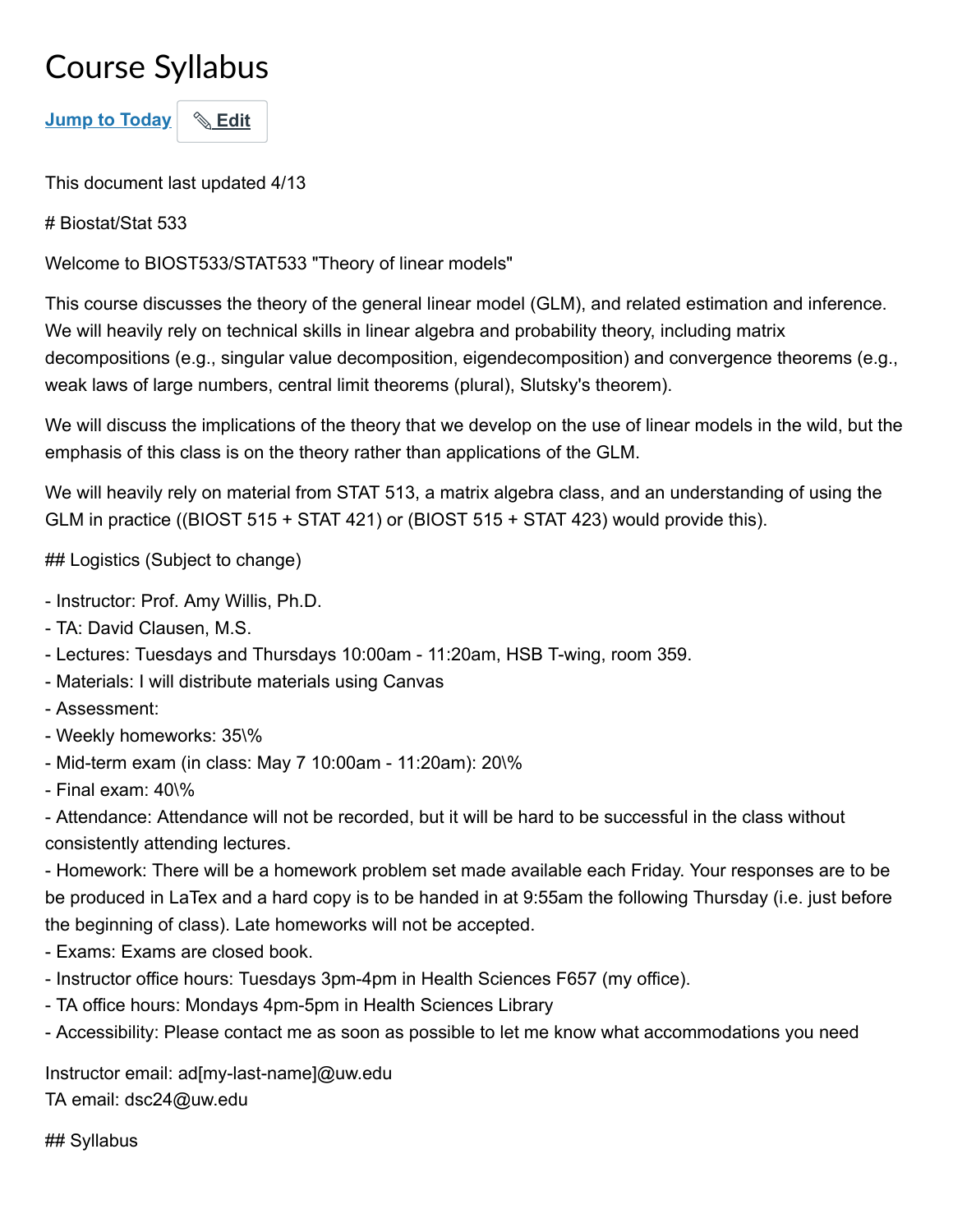Model structure; least squares estimation; Gauss-Markov theorem; central limit theorems for linear regression; weighted and generalized least squares; fixed and random effects; analysis of variance; blocking and stratification; applications in experimental design.

### ## Inclusivity

Diverse backgrounds and experiences are essential to the critical thinking endeavor at the heart of university education. I expect you to follow the UW Student Conduct Code in your interactions with your colleagues and me in this course by respecting the many social and cultural differences among us. Please talk with me right away if you experience disrespect in this class, and I will work to address it as best I can. I hope you will feel comfortable speaking with me if you feel that I could make my classroom more inclusive. If you do not feel comfortable speaking with me, I encourage you to contact DCinfo@uw.edu, a resource for students with classroom climate concerns.

### ## Access and Accommodations

Your experience in this class is important to me and I will do my best to create an environment where you can do your best work and your best learning. If you have accessibility needs, please contact me as soon as possible to let me know how I can accommodate you.

I acknowledge that I sometimes speak very fast, especially when presenting in public on a topic that I am enthusiastic about. I recognise that this makes it very difficult for non-native English speakers. I will \*\*never\*\* be offended if you ask me to repeat an explanation, or if you ask me to speak more slowly. Please let me know if my accent or speaking pace is difficult for you and I will try to modify.

There is also formal infrastructure for arranging accessibility on campus, and I encourage you to contact them: Disability Resources for Students (DRS, uwdrs@uw.edu, 206-543-8924). If you have already established accommodations with DRS, please communicate your approved accommodations to me at your earliest convenience so we can discuss your needs in this course. If you have not yet established services through DRS, but have a temporary health condition or permanent disability that requires accommodations (conditions include but not limited to; mental health, attention-related, learning, vision, hearing, physical or health impacts), you are also welcome to contact DRS. DRS offers resources and coordinates reasonable accommodations for students with disabilities and/or temporary health conditions. Reasonable accommodations are established through an interactive process between you, me (as your instructor) and DRS. It is the policy and practice of the University of Washington to create inclusive and accessible learning environments, and I will do my best to uphold the standards in and outside of my classroom.

### ## Academic Integrity

UW students are expected to maintain the highest standards of academic conduct, professional honesty, and personal integrity. The School of Public Health (SPH) is committed to upholding standards of academic integrity consistent with the academic and professional communities of which it is a part. Plagiarism, cheating, and other misconduct are serious violations of the University of Washington Student Conduct Code (WAC 478-120). I expect you to know and follow the university's policies on cheating and plagiarism, and the SPH Academic Integrity Policy. Any suspected cases of academic misconduct will be handled